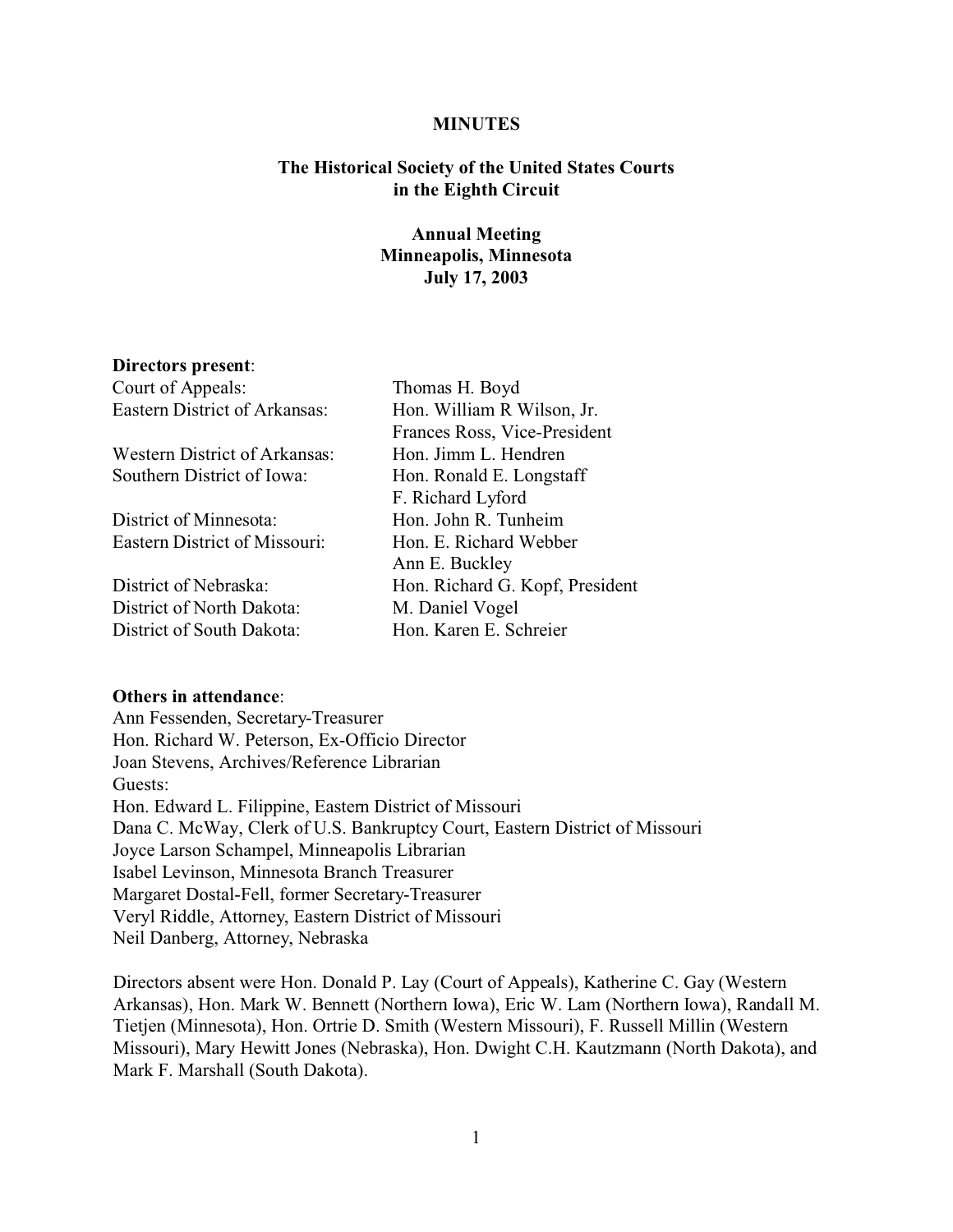## **Roll Call/Call to Order**

President of the Historical Society Judge Kopf called the meeting to order at 2:00 p.m. and took roll call.

Judge Kopf first called on Judge Peterson to describe the items he had brought for display at the Judicial Conference. Judge Peterson exhibited an album documenting the donation of a Victorian style conference table to the Southern District of Iowa, suggesting that an album can be an effective means of recording ceremonies. He also shared an abridged one-volume copy of *Blackstone's Commentaries* used by his father while attending Drake Law School. Judge Peterson plans to put the volume on display in the Des Moines courthouse along with an explanation of who Blackstone was and why the treatise is so important.

Judge Peterson also shared some articles covering a program in the First Circuit. As part of the Boston Federal Court Education Project, an 1854 trial testing the Fugitive Slave Act is reenacted regularly for students as an interactive play, *The Trial of Anthony Burns*, in Boston's John Joseph Moakley U.S. Courthouse.

Judge Filippine then gave an update on the Eastern District of Missouri's Learning Center. Those involved in the Center have been doing legal work, gathering opinions on codes of conduct, and researching how to recognize donations. They have formed a nonprofit Missouri corporation and expanded the board of directors to the district and circuit levels.

Judge Filippine also spoke on judges' papers. Having made arrangements for the donation of his chambers papers with the Missouri Historical Society within the last year, Judge Filippine is in the process of sorting through the 150 transfer cases of material he has accumulated in his 26 years on the bench. He described the weeding process as nightmarish. He contacted the Federal Judicial Center's History Office for guidance, and as a result, Judge Filippine will be working with Circuit Librarian Ann Fessenden and the FJC to develop guidelines not just for the Eastern District of Missouri but for all federal judges in the Eighth Circuit.

## **Secretary-Treasurer's Report**

Secretary-Treasurer Ann Fessenden introduced the minutes of the Historical Society's 2002 board meeting and the parent Society's 2003 treasurer's report. She noted that the parent Society's only expenses during the past year were standard expenditures such as postage. Both documents were approved by the board.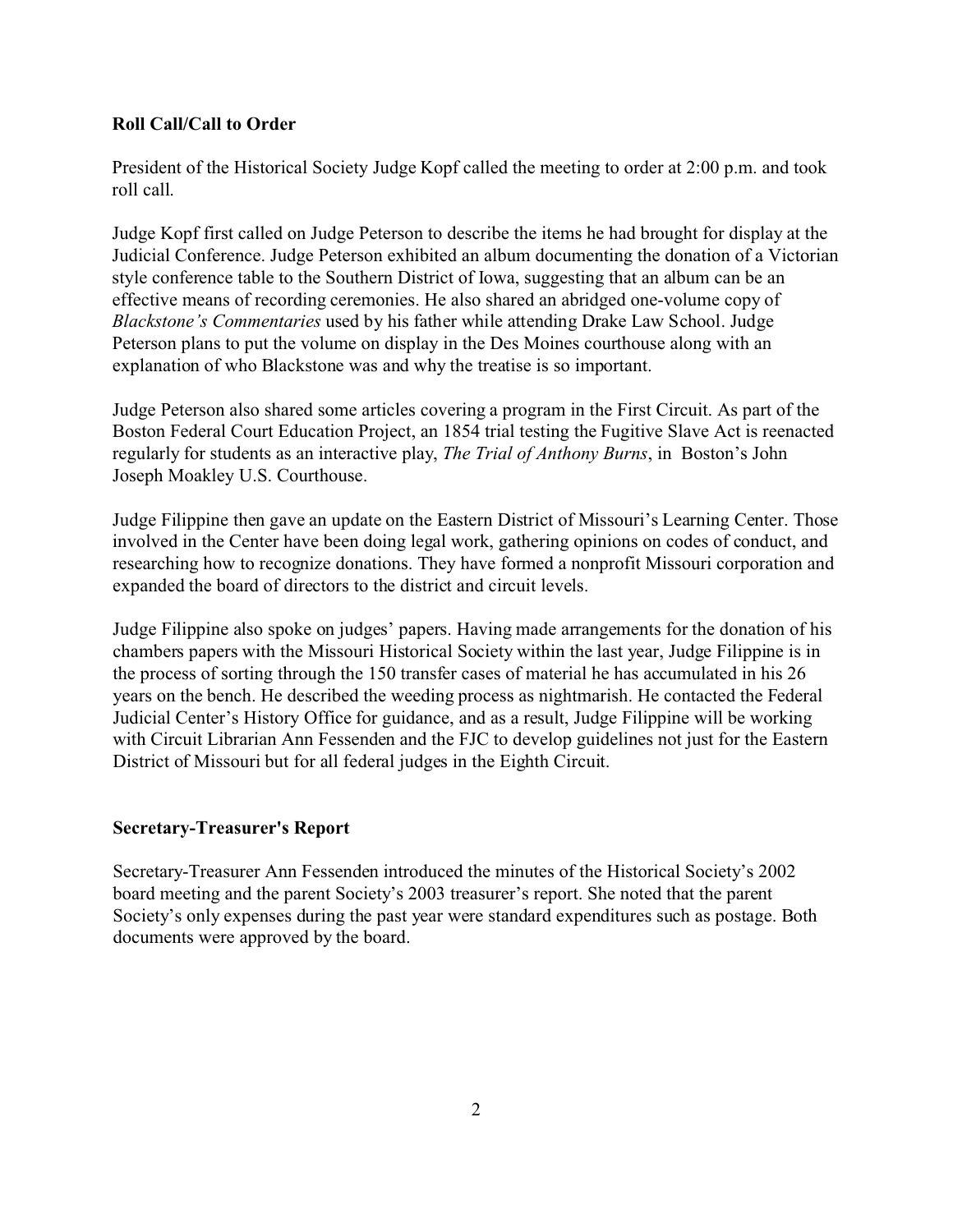## **Report of Surveys on Funding and Structure**

Judge Kopf then gave the background for the Historical Society surveys conducted in February 2002, which were proposed by secretary-treasurer Ann Fessenden. The Historical Society was established as a 501(c)(3) nonprofit organization in 1985 with eleven branches, one for the Court of Appeals and each district in the Eighth Circuit, and two directors representing each branch. This structure allows a local branch to carry out work to preserve the history of its court. Today, some branches are active, and some are inactive. Judge Kopf noted that this is a problem in that the Society's reporting requirements call for each branch to submit activities and treasurer's reports annually.

He then asked Ann Fessenden to describe the surveys. Ms. Fessenden explained that there had been two surveys: one to the other circuits to find out what they were doing in terms of historical programs or societies to preserve their histories and one to the branches to find out how each was operating. There was a good response rate.

Ms. Fessenden reported what was learned from each survey. From the circuit survey, the Society learned that the Eighth Circuit is unique in having a branch for each district and that some of the other circuits use attorney admission funds to preserve history. From the branch survey, the Society learned at least three pieces of information: 1) Some branches have not really been able to function as membership organizations or sustain the level of activity originally envisioned during the creation of the present structure; 2) some branches were not familiar with their own sets of regulations (Ms. Fessenden noted that she was able to find regulations on file for each branch which had been established early on in the Society's existence); 3) some branches have used attorney admission funds.

Judge Kopf said that in examining the survey results, the executive committee, comprised of himself, vice president Frances Ross, secretary-treasurer Ann Fessenden and past presidents Tom Boyd and Judge Peterson, came up with the following ideas:

1) Structurally, it may make sense to have some branches declare themselves inactive so as to not have to maintain the facade of being active branches.

2) It is hard to develop projects without a consistent form of seed money from a source such as the attorney admission fee funds. (The term used to describe these funds varies by jurisdiction. Some refer to them as attorney admission fee funds, while others call them library funds or federal practice funds. Hereafter in this document, the terms "attorney admission fee fund" or "attorney admission fund" will be used.)

Judge Kopf then asked each member of the executive committee to comment on these ideas.

Ms. Ross agreed with the premises and said it would be very helpful for the branches to have seed money.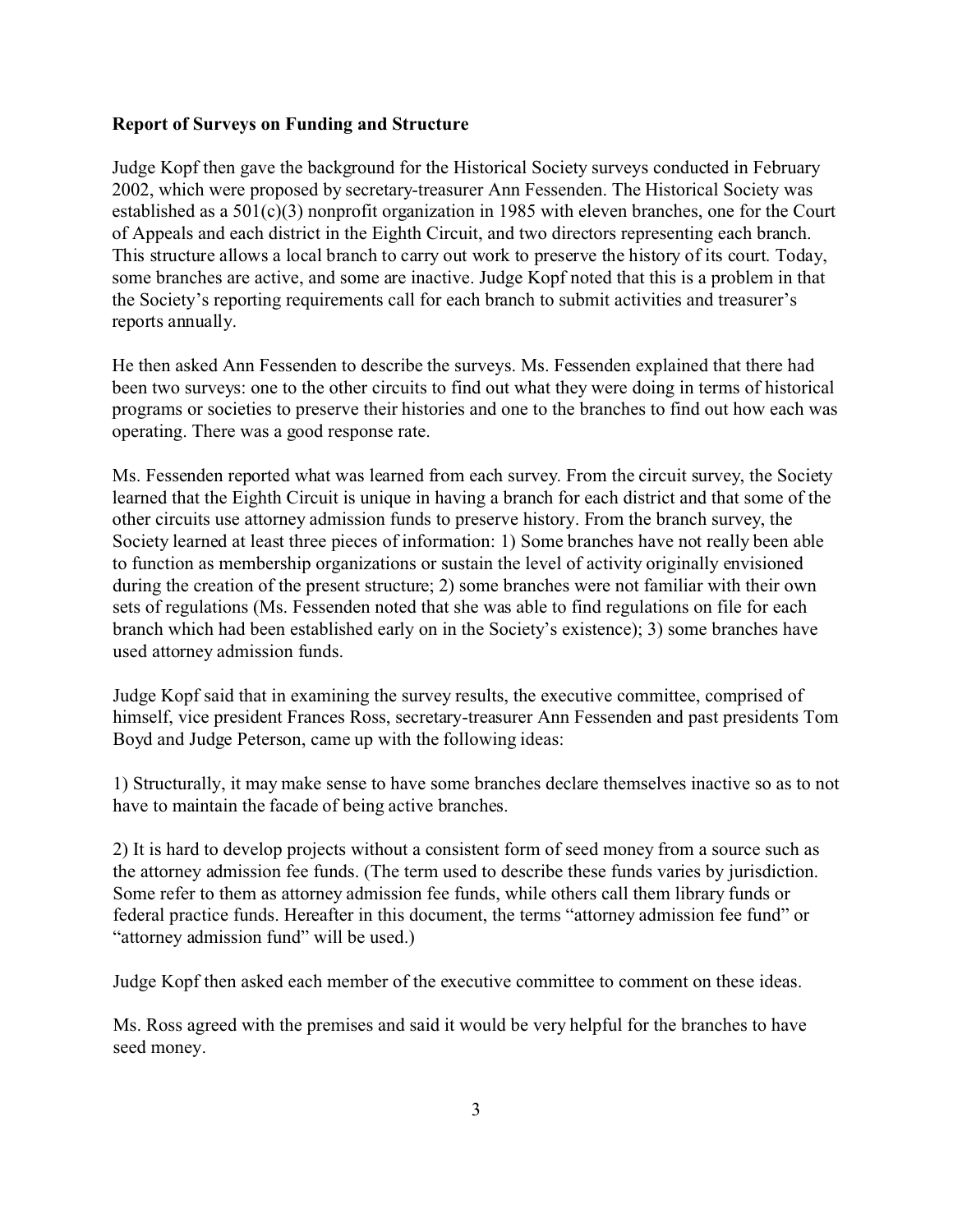Mr. Boyd commented that the surveys were a worthwhile process in that it allowed the Society to find out what the branches and other circuits are doing. He also said the two proposed resolutions were probably the most important steps in the history of the Society. In response to the first idea, Mr. Boyd expressed concern about branches going inactive. He pointed out that no local activity may result in no activity at any level. He felt it was constructive, however, to consider both proposals.

Judge Peterson echoed Mr. Boyd's concern at the prospect of inactive branches. He especially thought that, if the attorney admission fund proposal passed, the branches should first be given an opportunity to try to be more active with increased funding.

Ms. Fessenden commented that the basis for the inactive branch idea was that it was very difficult to get reports from some branches, and some districts were too small to form membership organizations. Ms. Fessenden said she felt the attorney admission funding would be very good for the Society, and noted that precedent had been set at the circuit level as the Court of Appeals had always been supportive in this respect.

Judge Kopf said that he was a member of the Judicial Council and reported that Judge Morris Sheppard Arnold had presented the attorney admission fund idea at the Judicial Council meeting the day before. He said that no approval was sought or given. He conveyed that it would be up to each district and the circuit court to decide whether to contribute. He noted that there was no opposition expressed at the Judicial Council.

# **Resolutions on Funding and Structure**

President Kopf then introduced the Historical Society's proposed resolutions.

Resolution One concerned establishing annual contributions to the Historical Society from the attorney admission funds of the various federal courts in the circuit.

Resolution Two concerned structure in terms of allowing a branch to be declared inactive. Miscellaneous provisions in proposed Resolution Two called for:

- reducing the requirement to meet from annual to biennial;
- decreasing the number required for a meeting quorum from a majority to 25 percent;
- eliminating the requirement that one of the two board of directors members for a branch be a United States judge;
- allowing electronic notices and waiver of notices.

Following introduction of the proposed resolutions there was a wide ranging discussion, and a few key points emerged: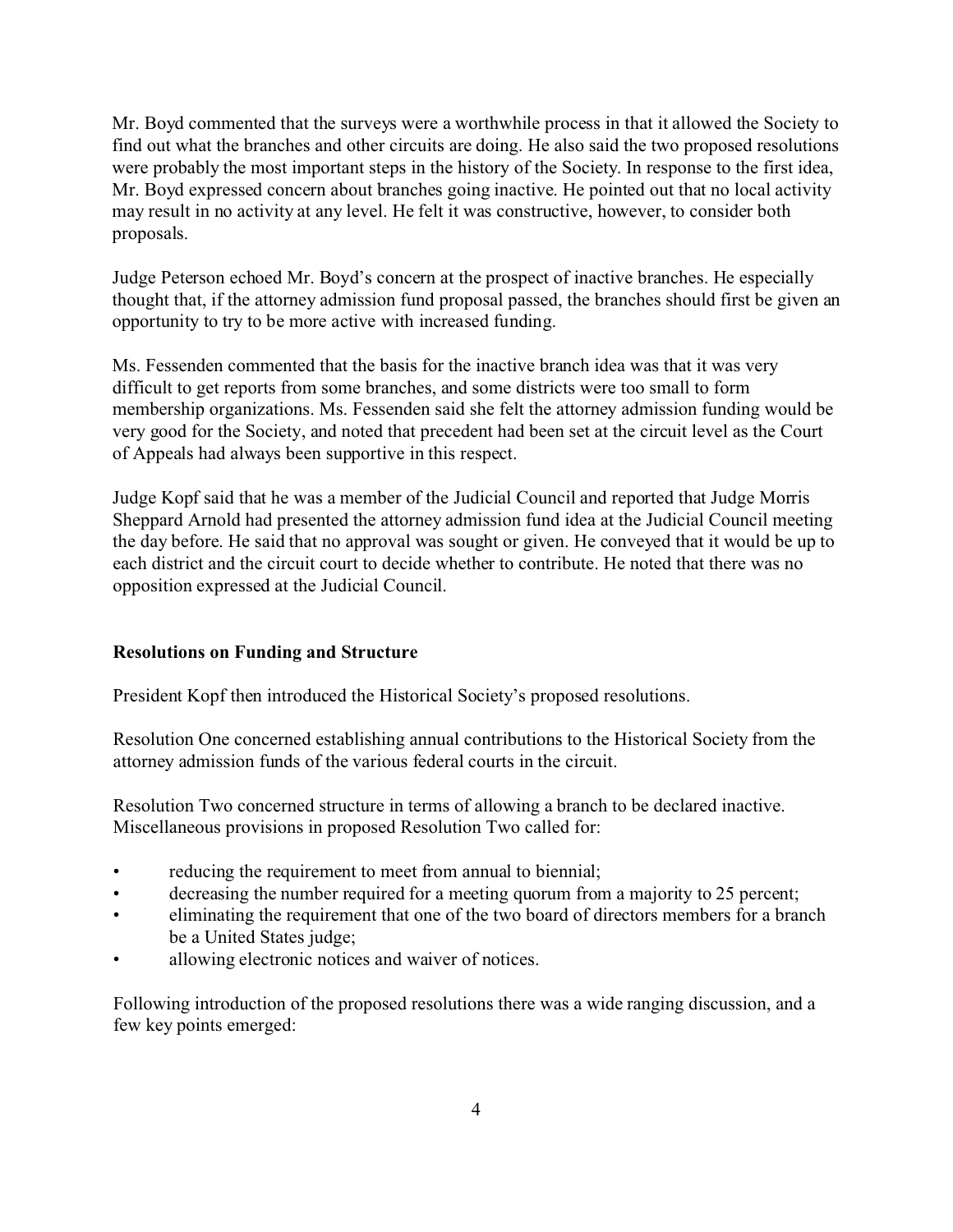- concern that branches should not take an "inactive" status at least until the outcome of the efforts to get attorney admission fee funding is known;
- concern that judges need to continue to be members of the board of directors;
- concern that the proposed \$3,000 would be too much for branches whose districts have a small number of attorneys practicing in federal court;
- need for branches to have definite plans/proposals when requesting funding;
- that the most important part of Resolution One was providing a sustained means of funding, even if the amount is less than the proposed \$3,000;
- that Resolution One also was not intended to cap \$3,000 as a ceiling if more money is needed for a particular project.

The following actions were taken on the resolutions: Judge Hendren suggested removing the language eliminating the requirement that a judge from each branch be on the board. Mr. Vogel seconded this. Ms. Buckley suggested striking the language allowing inactive branches, and Judge Schreier seconded the motion.

The secretary confirmed that a quorum was present; then the resolutions were voted upon.

Resolution One, with language allowing inactive branches stricken (last sentences in paragraphs numbered one and two), was adopted. This resolution encouraged each court to annually contribute from its attorney admission fee fund, library fund, or federal practice fund such sum as may be deemed appropriate by the court to support the historical preservation efforts of the local branch. Everyone agreed that it would be appropriate for each such court to request from its branch a proposal describing how the money would be used, including a budget. The sum of \$3,000 per year was suggested with the understanding that the amount of any contribution would be determined by the court. The Society is hopeful that some courts will contribute more to their branch just as they are aware that some courts can only contribute less.

Resolution Two passed in part and was tabled in part. The portions allowing branches to be declared "inactive" were tabled, while several miscellaneous portions were adopted. The following sections passed, and all other proposed amendments to the Bylaws were tabled:

Page 7, section 3, amending meeting requirements to "at least every two years;"

Page 9, section 4 (f), striking the requirement to announce special meetings either personally or by mail or telegram, thereby not specifying the means that must be used;

Page 9, section 4 (g), reducing the meeting quorum to 25 percent;

Page 9, section 5 (a), providing for electronic notice;

Page 10, section 5 (b), striking the requirement to receive waiver of notice in writing and signed.

(Please see attached proposed resolutions.)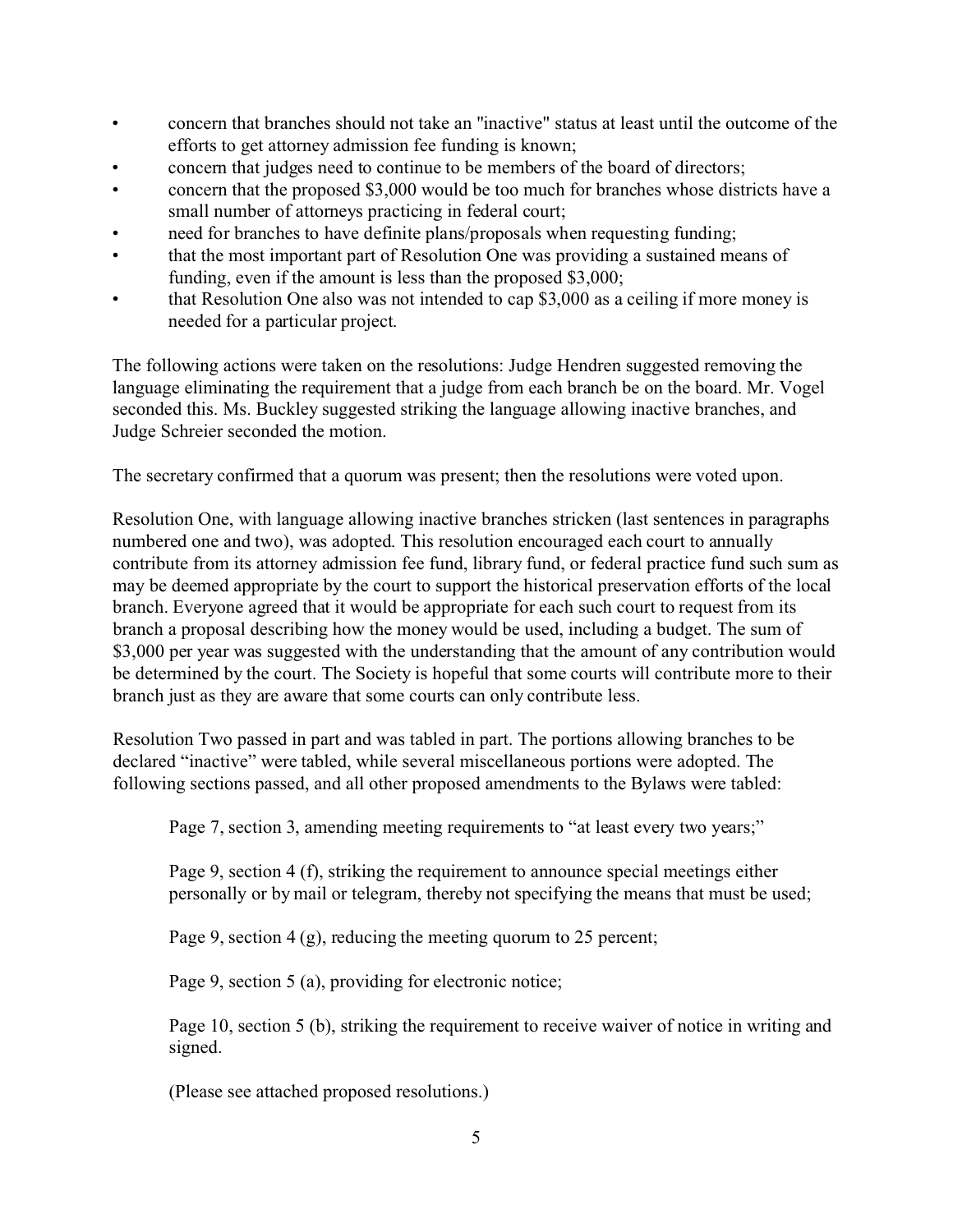## **Report of Nominations Committee and Election of Officers**

President Kopf asked Mr. Boyd to present the nominations committee's recommendations for the 2003-2005 officers. Mr. Boyd reported that the committee, comprised of Judge Peterson, Ms. Fessenden, and himself, recommended the current officers continue, thereby nominating Judge Kopf as president, Frances Ross as vice president, and Ann Fessenden as secretary-treasurer. He noted that Ms. Fessenden had abstained with respect to her nomination. A motion was made to elect the nominated slate and passed, with Judge Kopf abstaining.

### **Reports from Branches**

Judge Kopf then invited those board members who wished to report for their branches to do so.

### *Court of Appeal*s

Tom Boyd reported that he had just received the seventh draft, a newly shortened manuscript, of the history of the Eighth Circuit from Professor Jeffrey Morris. When the draft is finalized, the branch will have the history published by a university press. Judge Webber asked what source of funding was used to accomplish the court history, and Mr. Boyd replied that some money had been approved from the attorney admission fee fund, though the branch is also doing some private fund raising.

Mr. Boyd also reported on the fourth annual John F. Dillon award, a history essay contest at the University of Iowa College of Law, co-sponsored by the Appeals branch and the John F. Dillon Inn of Court of Davenport, Iowa. He said the branch is looking for a co-sponsor to develop a history essay contest at another school.

### *Eastern and Western Districts of Arkansas*

Frances Ross reported having collected more biographical essays for the Eastern and Western Districts of Arkansas. She said that the essays are being written by various contributors, with publication being the ultimate goal.

### *Southern District of Iowa*

Judge Longstaff reported that the Southern District of Iowa branch had just created a poster depicting federal courthouses currently in use in the Eighth Circuit. This project, headed by Judge Celeste Bremer, cost \$7,000 to make and another \$750 for copyright permission to use some of the photos. He said the poster was on display and for sale at the conference for only \$25, including the tube housing the poster and shipping.

### *Minnesota*

Judge Tunheim asked everyone to take a look at the display in the conference lobby honoring the late U.S. District Judge Earl R. Larson. The display was funded by the District of Minnesota and prepared by the Minnesota Historical Society. It was the first time the District had hired a professional to create a permanent display.